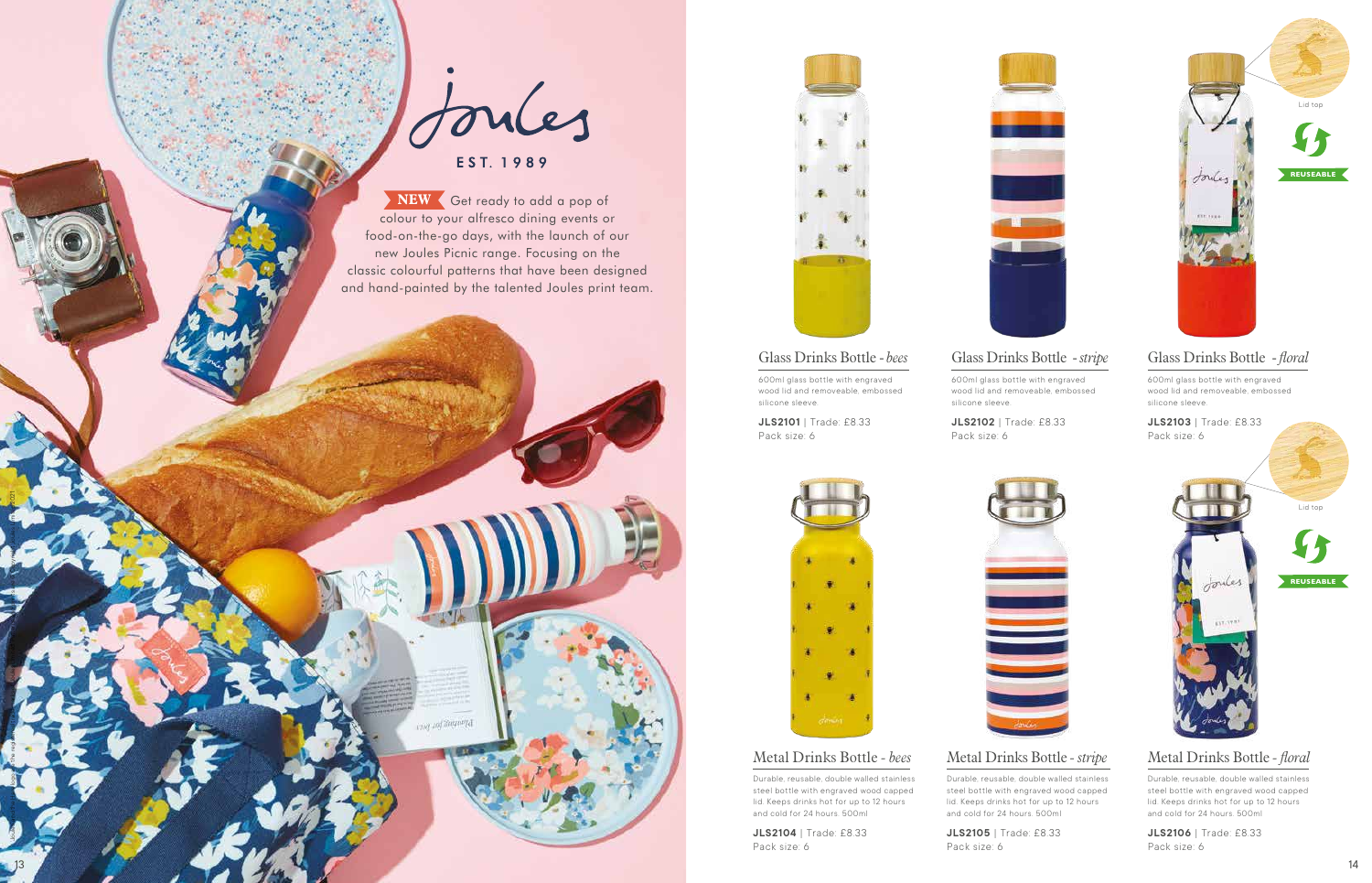Roll Top Bag *- bees* **JLS2107** | Trade: £6.66 | Pack size: 6

Roll Top Bag *- stripe* **JLS2108** | Trade: £6.66 | Pack size: 6



Roll Top Bag *- floral* **JLS2109** | Trade: £6.66 | Pack size: 6





**JLS2113** | Trade: £6.25 | Pack size: 6



Square Lunch Bag *- stripe* **JLS2114** | Trade: £6.25 | Pack size: 6



Square Lunch Bag *- floral* **JLS2115** | Trade: £6.25 | Pack size: 6

'Joules' and the Hare logo are the registered trade marks of Joules Limited. Patterns and prints are © Copyright Joules Limited 2021.



*Roll top bags* - These fun, brightly coloured lunch bags are great for

Size: H 30 x W 23 x D 12 cm



*Square zip lunch bags -* These colourful zip lunch bags made from

Size: H 22.5 x W 20 x D 10 cm









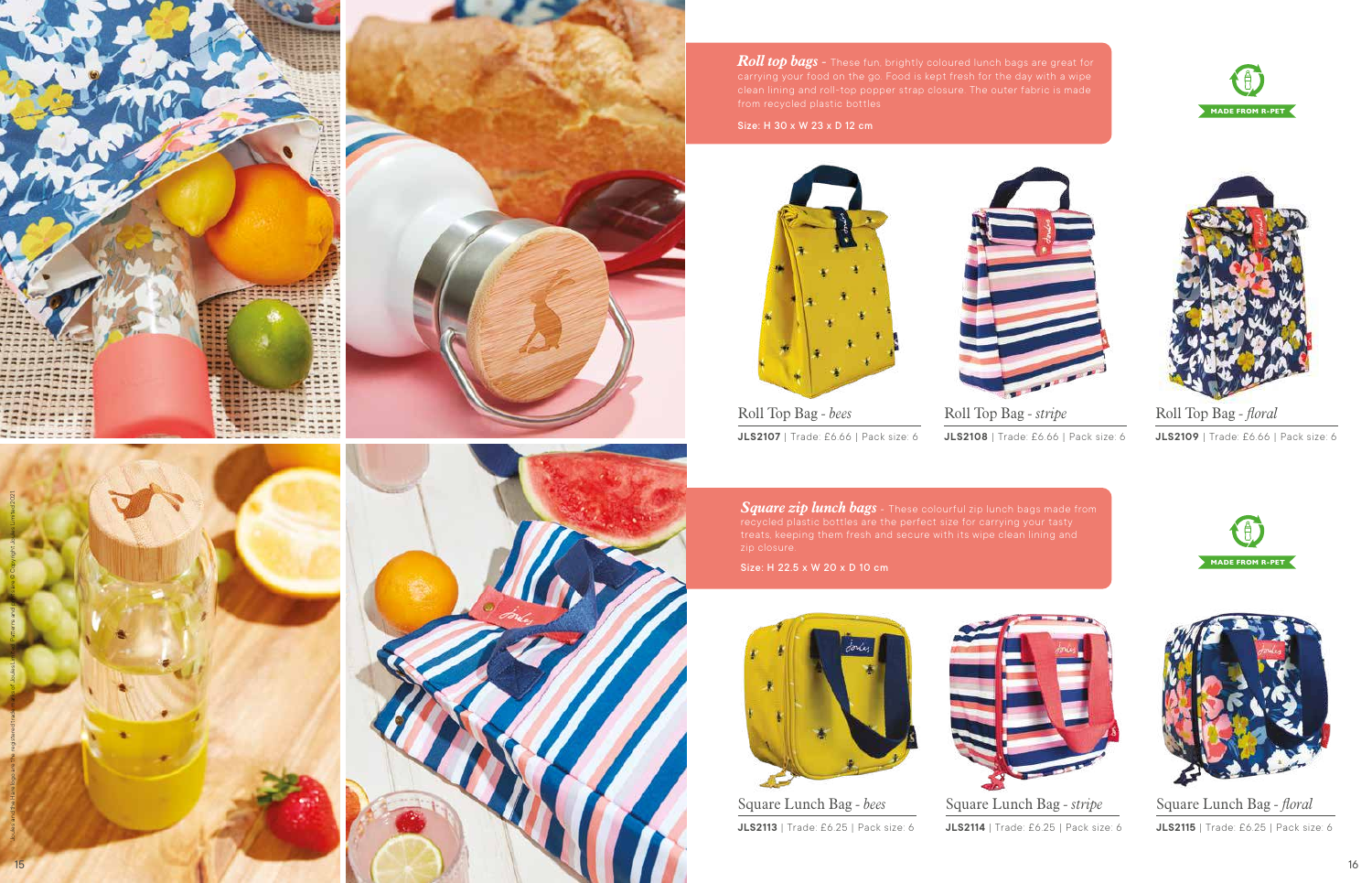Family Cool Bag *- bees* **JLS2116** | Trade: £16.66 | Pack size: 4



Family Cool Bag *- stripe* **JLS2117** | Trade: £16.66 | Pack size: 4



Family Cool Bag *- floral* **JLS2118** | Trade: £16.66 | Pack size: 4 *Family cool bags* - These family size cool bags Size: H 30 x W 40 x D 22 cm



*Tote bags - Get picnic ready with this stylish* 







Tote Bag *- bees* **JLS2110** | Trade: £12.50 | Pack size: 6



Tote Bag *- stripe* **JLS2111** | Trade: £12.50 | Pack size: 6



Tote Bag *- floral* **JLS2112** | Trade: £12.50 | Pack size: 6